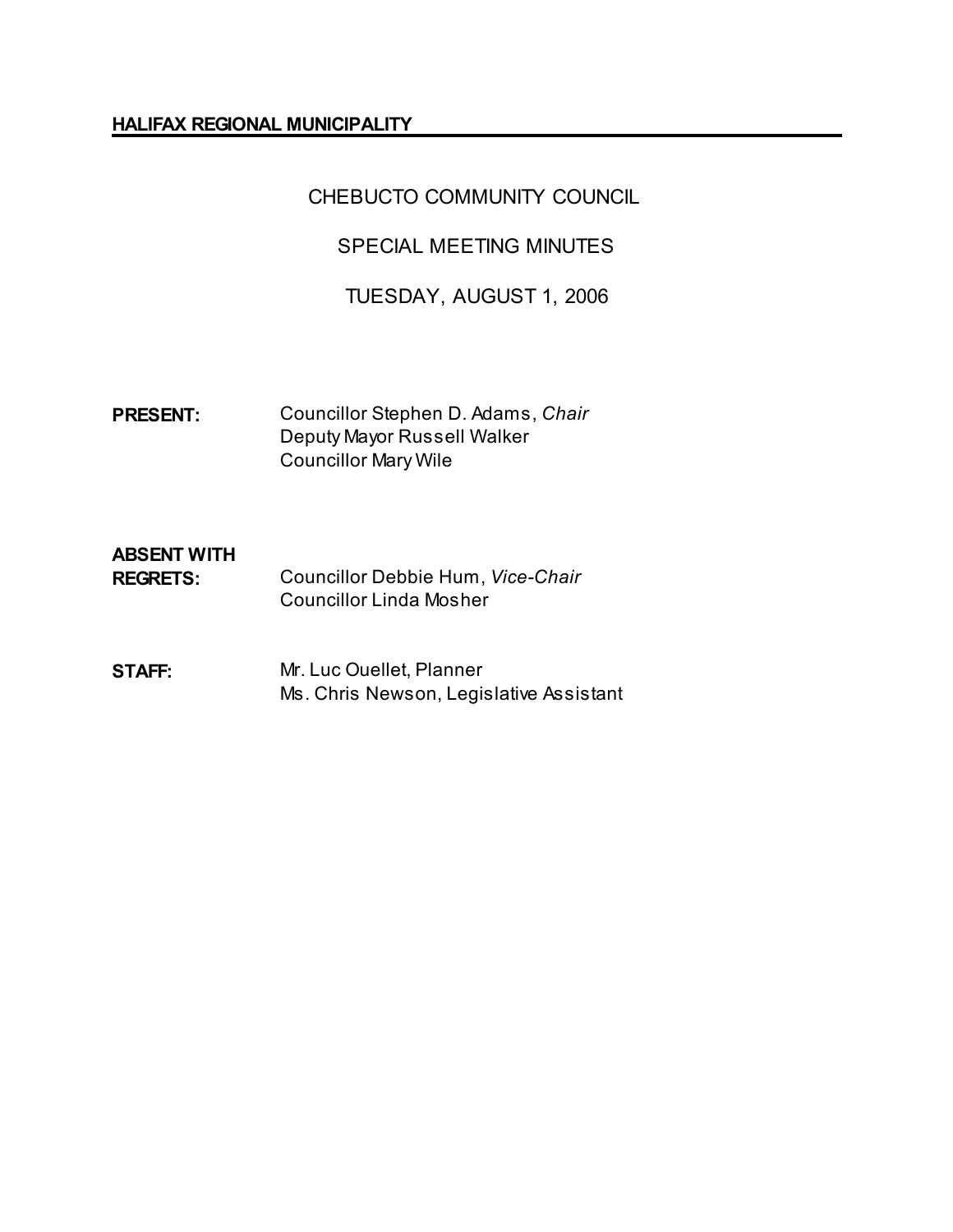# TABLE OF CONTENTS

| 2 <sub>1</sub> |                                                                                                                                              |  |
|----------------|----------------------------------------------------------------------------------------------------------------------------------------------|--|
| 3.             | CASE 00624: Development Agreement for Lands North of Larry Uteck<br>Boulevard (Royale Hemlocks Subdivision) and to the West of the Fernleigh |  |
| 4.             | CASE 00917: Amendment to Stage II Development Agreement - 362 Lacewood                                                                       |  |
| 5 <sub>1</sub> |                                                                                                                                              |  |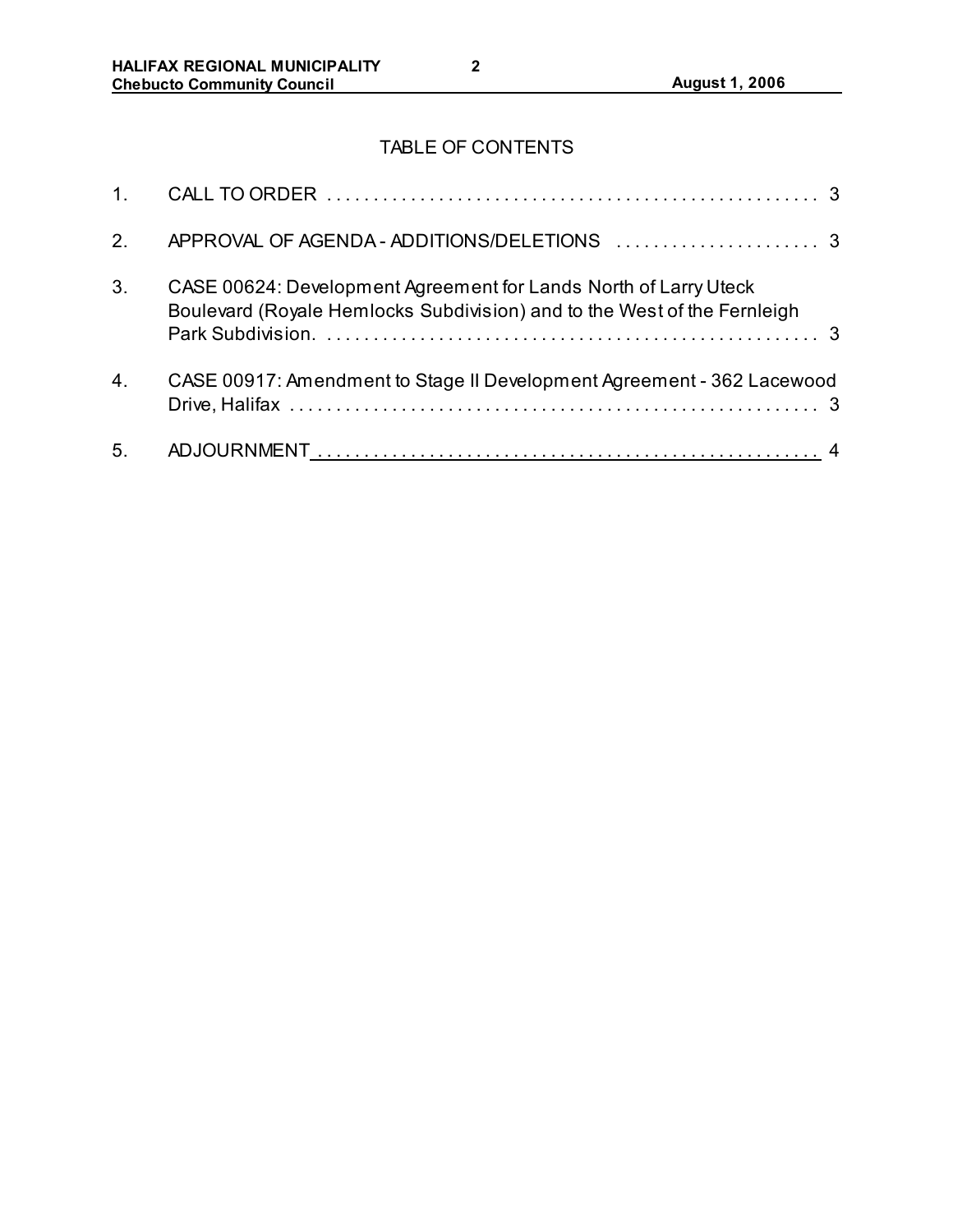### **1. CALL TO ORDER**

The Chair called the meeting to order at 12:00 pm in the Trophy Room,  $2^{nd}$  Floor, City Hall.

### **2. APPROVAL OF AGENDA - ADDITIONS/DELETIONS**

**MOVE:** Item 4. Case 00917: Amendment to Stage II Development Agreement -362 Lacewood Drive, Halifax, to be dealt with first on the agenda.

## **MOVED BY Deputy Mayor Walker, seconded by Councillor Wile that the agenda be approved as amended. MOTION PUT AND PASSED UNANIMOUSLY.**

The Community Council agreed to deal with Item 4. Case 00917 at this time.

## **4. CASE 00917:Amendment to Stage II Development Agreement - 362 Lacewood Drive, Halifax to be dealt with first on the agenda.**

• A staff report dated June 30, 2006 was before Community Council.

Mr. Luc Ouellet, Planner, was in attendance.

**MOVED BY Councillor W ile, seconded by Deputy Mayor Walker that Chebucto Community Council:**

- **1. Approve the amending Stage II development agreement, presented as Attachment "A" to the staff report dated June 30, 2006, to allow for an automobile rental use at 362 Lacewood Drive, Halifax;**
- **2. Require that the development agreement be signed within 120 days, or any extension thereof granted by the Community Council on request of the applicant, from the date of final approval by Community Council and any other bodies as necessary, whichever is later; otherwise this approval will be void and obligations arising hereunder shall be at an end.**

#### **MOTION PUT AND PASSED.**

- **3. CASE 00624: Development Agreement for Lands North of Larry Uteck Boulevard (Royale Hemlocks Subdivision) and to the West of the Fernleigh Park Subdivision.**
- A staff report dated June 22, 2006 was before Community Council.